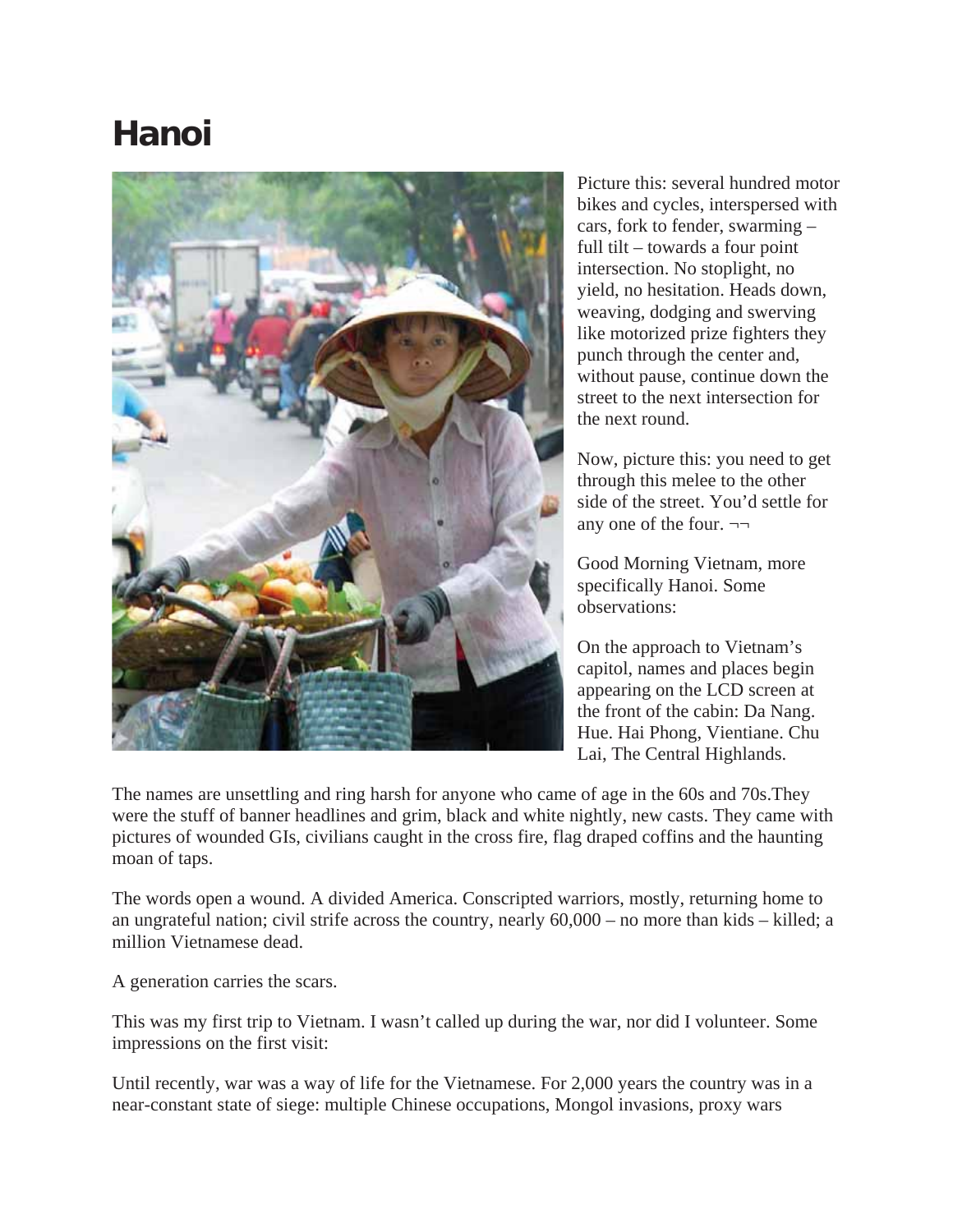underwritten by the Portuguese and Dutch, French colonial rule; and, as Cold War surrogates for the US and Soviet Union.

Today, the clash in Hanoi seems primarily economic, as Vietnam becomes increasingly tethered to the world economy. How does the relic of communism come to terms with the joys of capitalism in a country where 40 percent of the economy is still based on state-owned enterprises?

A walk around Hanoi's Old Quarter is an exercise in the city's mixed messages.

A 1,000 year old Buddhist Temple shares the street with 100 year old, multistory shop houses and Art Deco designed apartment buildings. Around the corner from a boutique selling stylish Western clothes, 25 foot bamboo poles – used as scaffolding as far back 400 BC – lean against the back walls of the same building.

Streetside, spiky-haired teenage boys ogle teenage girls in tees and tight jeans. Tweens with Hello Kitty backpacks giggle and gossip. In contrast, not far away, French colonial style government offices are guarded by pistol-carrying, teenage soldiers wearing scowls and shockingly bright green uniforms. One was not hesitant to unsnap the flap of his ancient leather holster when I didn't stop taking pictures of the building.

Not far away in Ba Dinh Square, sits Ho Chi Minh's massive, Soviet-style mausoleum. Here, the "Great Uncle" lies in state – except for two months each year when the corpse is sent to Russia for maintenance.

Trade is the lifeblood of the city's streets – and it's not always pleasant. Young entrepreneurs, street hustlers actually, are unrelenting, battering visitors with merciless pitches for everything from bananas to Bic lighters to motorbike tours. In sweet contrast, shy young women sell flowers from colorful bunches stacked in their bicycle's front basket.

As you wander the city, the people of Hanoi are gracious and welcoming. The war is ancient history. I'm a tourist, not an American or former enemy.

(When I returned from the country, a Vietnamese expatriate was horrified that I would eat at one of the traditional sidewalk grills. I did – provided I could see the food being prepared – thought I wasn't always sure which piece of what I was about to eat. For me, it was an important piece of the city. Best of all was the experience of sitting out front sit with the old men drinking Bia Hanoi beer and telling tall tales.

And cost wise, Hanoi is a bargain – everything – food, lodging, transportation.

But, there is the heat. Summer in Hanoi makes August in Tallahassee seem like a spring morning in the Appalachians. Outside, it feels like you're breathing with a wet wool blanket pulled over your head. Sordid, Soaked and sweating, I was waiting to cross the street, when a beautiful and concerned young Malaysian woman came up and asked ", "Are you okay?" With nonplused macho I wheezed, "Sure I'm fine". To which she said, "You don't look too good and that Tiger Beer in your hand isn't helping."